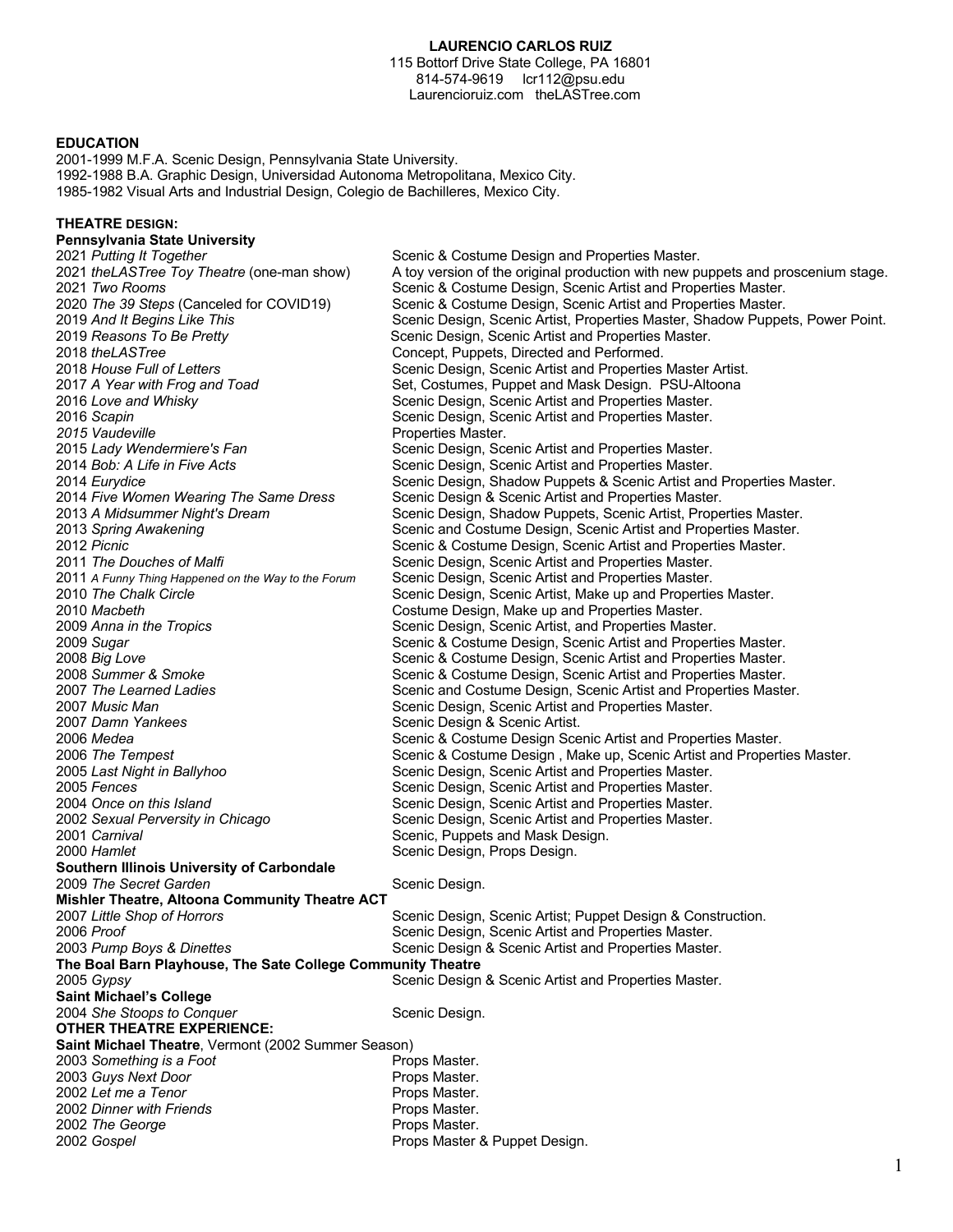#### **Pennsylvania State University**

**2000 Spike Heels Props Master** Props Master *Julius Caesar* **Master Carver.** Master Carver. *The Skin of Our Teeth* **Assistant Design.** Assistant Design. *The Windows of Albert Camus* **Prop Master.** *The Waiting Room* (1999) 1999 Master Carver.<br>1999 *The Love of Nightingale* (1999) Master Christene Puppet & Mask Design. *The Love of Nightingale* **Puppet & Mask Puppet & Mask Puppet & Mask Puppet & Mask Puppet & Mask Puppet & Mask Puppet & Mask Puppet & Mask Puppet & Mask Puppet & Mask Puppet & Mask Puppet & Mask Puppet & Mask Puppet &** 1998 A Soldier's Play **Pennsylvania Centre Stage**  *The Real Inspector Hound* Prop Artisan. *Little Shop of Horrors* **Prop Artisan.** 2001 Wit<br>
2000 *The Complete History of America* Assistant Props Master.<br>
Assistant Props Master. 2000 *The Complete History of America* Assistant Prop Artisan.<br>2000 *Cabaret* Artisan. 2000 Cabaret<br>1999 Sylvia 1999 Collected Stories **Prop Artisan.** *Dracula* **Prop Artisan. Theater of the First Amendment. Washington, D.C.**

**Assistant Props Master.** 

**Prop Artisan.** 

*The Sins of Sor Juana* Master Carver.

**PUPPETRY EXPERIENCE: Original text, Puppets, Directed and Performed.** *theLASTree* Pennsylvania State University Altoona, PA. *Give Me a Hand* Fringe Festival at Casa Monarca, Philadelphia. September 11 & 12. Fringe Festival at The National Puppetry Festival in UConn. August 12. *The Virgin Of The Milk* National Puppet Slam at The National Puppetry Festival in UConn. August 11. *2015 The Incongruous Changing Room* Fringe Festival at The National Puppetry Festival in UConn. August 12. *2015 The Virgin Of The Milk Room* Fringe Festival at The National Puppetry Festival in UConn. August 12. *Harvesting Sheep* Puppet Slam Night, Community Education Center, Philadelphia. *Oops!* National Day of Puppetry, Community Education Center, Philadelphia. *Incongruous* Fringe Festival at Studio X, Philadelphia. *The Virgin Of The Milk Scratch Night at FringeArts, Philadelphia. Incongruous* Pennsylvania State University Altoona, PA. Puppet Slam, World of Puppetry, Teatro SEA, New York City. 2014 Mr. Sick & 75% Off Puppet Slam Macabre, Community Education Center, Philadelphia.<br>2013 Mr Sick 75% Off & Virgin of the Milk NFPA as part of Potpourri at Swarthmore College, PA. **NFPA as part of Potpourri at Swarthmore College, PA.** *Give me a Hand* Potpourri at National Puppetry Festival at Georgia Institute of Technology, Atlanta. *Audience Wanted* Western Michigan University, Michigan. *Audience Wanted* Walking Fish Theatre, Philadelphia.<br>2011 *Quenamican & Give Me A Hand* Pennsylvania Academy of the Fine *Quenamican & Give Me A Hand* Pennsylvania Academy of the Fine Arts, Philadelphia. *Shifting Strings* Institute for the Arts and Humanities, PSU. PA 2011 *Audience Wanted* Elsewhere Artist Collaborative, Greensboro, NC. *Oops!* Pennsylvania State University, Altoona, PA. *Shifting Strings* Pennsylvania State University, Altoona, PA. *Teteionan* Pennsylvania State University, Altoona, PA. *Quenamican & Give Me A Hand* Pennsylvania State University, Altoona, PA. *Give me a Hand* NFPA as part of Potpourri at GIT. Atlanta, GA. *Give Me a Hand* Elsewhere Artist Collaborative, Greensboro, NC. *Quenamican* Southern Illinois University of Carbondale, MI. *Quenamican* Puppet Slam, The Rotunda Theatre, University of Pennsylvania. Puppet Slam, Curio Theatre, Philadelphia. *Quenamican* Rutgers Newark University. Newark, NJ. *Give me a Hand* XIII Festibaul International de Titeres. Monterey NL, Mexico. *Sadomasofixions* Hemispheric Institute of Performance and Politics, NYU.

#### **OTHER THEATRE EXPERIENCE:**

| 2001-1992 Astrid Hadad      | Dir. Astrid Hadad Costumes & Props co-design, Mexico City. |                                               |
|-----------------------------|------------------------------------------------------------|-----------------------------------------------|
| 1999 Regina Global          | Dir. Jesusa Rodriguez                                      | Costume & Prop Design. Mexico City.           |
| 1996 Vieja el Ultimo        |                                                            | Costume Design, Mexico City.                  |
| 1996 En el Nombre de Dios   | Dir. Sabina Berman                                         | Hat Design and construction, Mexico City.     |
| 1995 Historias con Ruiditos |                                                            | Costume Design and construction, Mexico City. |
| 1995 La Formula de Belcebu  | Dir. Enrique Singer                                        | Costume & Prop construction, Mexico City.     |
| 1995 Amor mas Laberinto     | Dir. Jesusa Rodriguez                                      | Costume & Prop Design, Mexico City.           |
| 1995 Invitacion a la Muerte | Dir. Sergio Alcaraz                                        | Scenic & Prop Design, Mexico City.            |
| 1995 El Concilio de Amor    | Dir. Jesusa Rodriguez                                      | Puppets & Prop Master, Mexico City.           |
| 1995 Funesta                | Dir. Jesusa Rodriguez                                      | Prop Master, Mexico City.                     |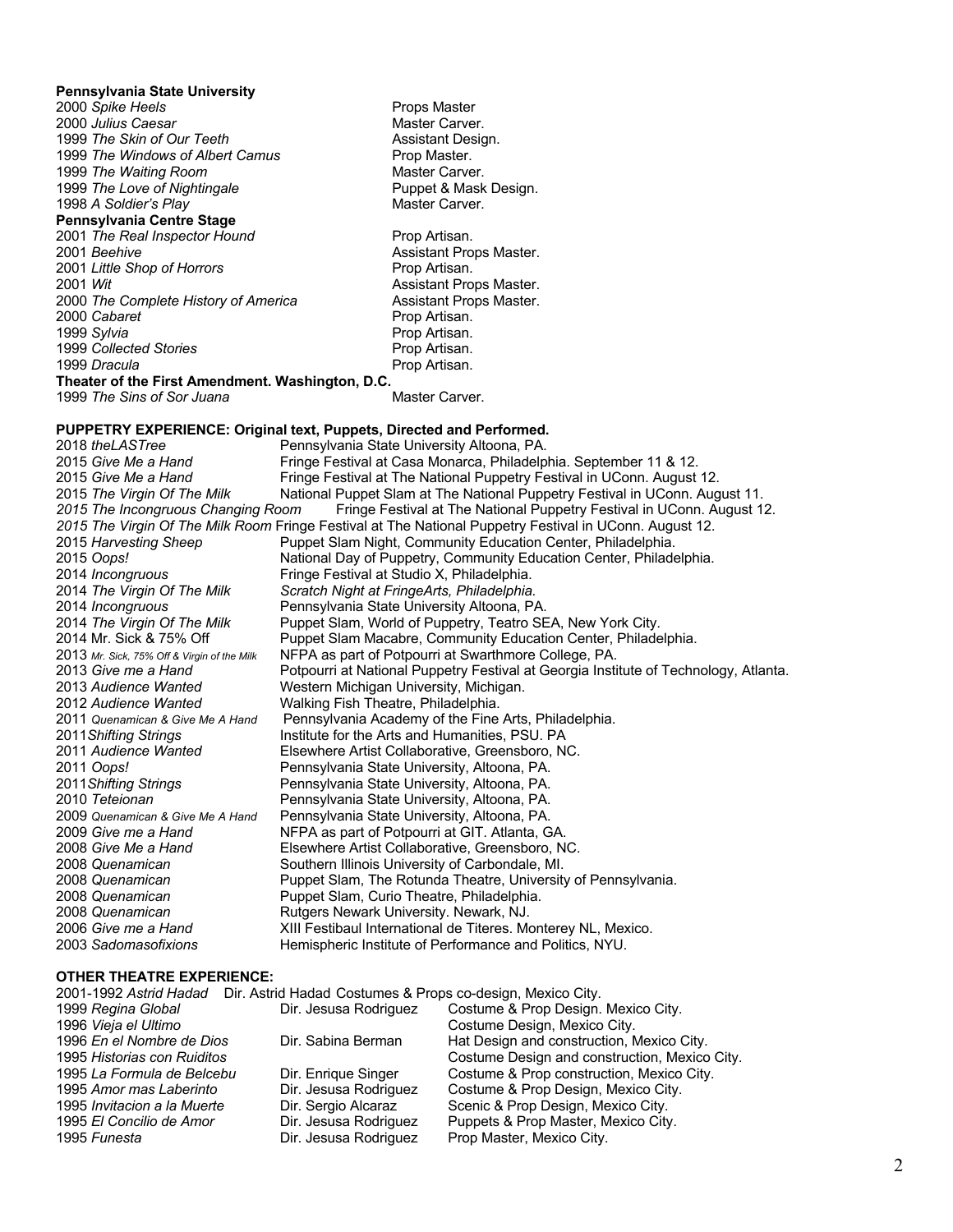| 1993 En el Pesebre con Madonna                     | Dir. Jesusa Rodriguez | Prop Design specialist, Mexico City.  |  |
|----------------------------------------------------|-----------------------|---------------------------------------|--|
| 1993 Diana la Cazadera                             | Dir. Jesusa Rodriguez | Scenic & Costume Design, Mexico City. |  |
| 1992 But Here Comes America By Shakespeare Company |                       | Prop Design specialist, Mexico City.  |  |
| 1990 Obsenikus                                     | Dir. Fernando Munoz   | Scenic & Costume Design, Mexico City. |  |
| 1989 Ni a Tontas Ni a Locas                        | Dir. Sergio Alcaraz   | Scenic Design, Props & Puppet Design  |  |

#### **OTHER PUPPET EXPERIENCE:**

|                             | 2013 A Midsummer Night's Dream Shadow Puppets & Scenic Artist, PSU-A.                 |
|-----------------------------|---------------------------------------------------------------------------------------|
| 2010 Peter Pan              | Crocodile Puppet Design & Construction. PSU                                           |
| 2007 Little Shop of Horrors | Design & Construction of the main puppet Audrey Mishler Theatre, Altoona, PA          |
| 2002 Gospel                 | Puppet Design, Saint Michael College. Burlington, VT.                                 |
|                             | 2002 A Midsummer Night's Dream Ferries Puppets Design & Construction. PSU-UP.         |
| 2001 Carnival               | Puppets & Mask Design. PSU.                                                           |
|                             | 1995 El Concilio de Amor Puppets design & construction. Directed by Jesusa Rodriguez. |

### **INDUSTRIAL DESIGN:**

|                                                                                                                  | 2007 Carved wooden furniture for Gazebo                                                    |                               |                                                                                |  |  |
|------------------------------------------------------------------------------------------------------------------|--------------------------------------------------------------------------------------------|-------------------------------|--------------------------------------------------------------------------------|--|--|
|                                                                                                                  | 2006 GAZEBO PROJECT Commission Architecture project for Penn State University              |                               |                                                                                |  |  |
|                                                                                                                  | 1999 Come Play With Us                                                                     | Compas Rompas (1)             | Costume and Prop Design. (Arizona, US)                                         |  |  |
| 1996 XIII Festival de dance Judia Aviv Carlos Harpet                                                             |                                                                                            |                               | Prop & hats Design, Mexico City.                                               |  |  |
| 1995 III Feria Internacional de la Farmaucetica                                                                  |                                                                                            |                               | Inflatable Design, Mexico City.                                                |  |  |
|                                                                                                                  | 1994 Capitan Turbina                                                                       | Mexicana de Aviation (3)      | Puppet Design, Mexico City.                                                    |  |  |
|                                                                                                                  | 1994 Everybody's Christmas Palacio de Hierro Dept. Store                                   |                               | Display Window, Mexico City.                                                   |  |  |
|                                                                                                                  | 1994 X Feria Nacional del Caballo                                                          | Coca Cola, Inc.               | Stand and Display Design, Mexico City.                                         |  |  |
|                                                                                                                  | 1993 American Investors' Congress Delegacion Cuauhtemoc                                    |                               | Scenic & Prop Design, Mexico City.                                             |  |  |
|                                                                                                                  | 1993 Valores Elektra                                                                       | Elektra Company (4)           | Scenic & Prop Design, Mexico City.                                             |  |  |
|                                                                                                                  | 199315 de Septiembre                                                                       | Delegacion Cuauhtemoc (5)     | Scenic Design, Mexico City.                                                    |  |  |
|                                                                                                                  | 1993 Marco A. Muñiz                                                                        | Delegacion Cuauhtemoc (6)     | Sculpture, Mexico City.                                                        |  |  |
|                                                                                                                  | 1993 Dia del Niño                                                                          | Delegacion Cuauhtemoc (7)     | Installation, Mexico City.                                                     |  |  |
| 1993 XII Feria Internacional del Libro Editorial Grijalbo                                                        |                                                                                            |                               | Installation & Performance, Mexico City.                                       |  |  |
| 1993-1990 Feria Internacional del Libro Infantil                                                                 |                                                                                            |                               | Installation & Display Design, Mexico City.                                    |  |  |
| 1993-1990 El Guiri-Guiri Andres Bustamante (8)                                                                   |                                                                                            |                               | Prop Design, Mexico City.                                                      |  |  |
| 1991 Mexiko Stadt Der Frauen Haus der Kulturen Der Welt (2)                                                      |                                                                                            |                               | Art Installations. (Berlin, Germany)                                           |  |  |
|                                                                                                                  | <b>TELEVISION:</b>                                                                         |                               |                                                                                |  |  |
|                                                                                                                  | 1995 Tele Gana                                                                             | By Andres Bustamante          | Puppets & Prop Design, Mexico City.                                            |  |  |
|                                                                                                                  | 1993 Valores Elektra                                                                       | By Nautilus                   | Scenic & Prop Design, Mexico City.                                             |  |  |
| 1989-1990 El Guiri-Guiri By Andres Bustamante (9) Scenic & Graphic Design, Mexico City.                          |                                                                                            |                               |                                                                                |  |  |
|                                                                                                                  | FILM:                                                                                      |                               |                                                                                |  |  |
|                                                                                                                  | 2019 The Molok                                                                             |                               | Set Designer and Puppeteer.                                                    |  |  |
|                                                                                                                  | 1985 El Signo de Thanatos                                                                  | Directed by Cristian Gonzalez | Camera assistant, story board, scenic design and<br>set dressing. Mexico City. |  |  |
| 1. Art Commissioners at The Phoenician Resort. Phoenix, Arizona. Live and silent auctions, Shop and Play Casino. |                                                                                            |                               |                                                                                |  |  |
| 2. Exposition, Mexico City and Germany, by InterAktion, A.C. Germany. Alternative Alaide Foppa A.C. Mexico.      |                                                                                            |                               |                                                                                |  |  |
|                                                                                                                  | 3. Mexicana de Avioacion, Giant-puppet airplane costume with special effects in the wings. |                               |                                                                                |  |  |
|                                                                                                                  | 4. Annual Employees Congress for Elektra. Puerto Vallarta, Guadalajara, Mexico.            |                               |                                                                                |  |  |

5. 15 de Septiembre Delegacion .

6. Celebration in honor of Marco A. Muñiz at the Mexican National House of Singers.

7. Large-scale relief of two children with moving mechanical hands and eyes, alameda Central.

8. Shows: Sabritas, IBM, Fanta, Maizena, Hewlett Packard, and 1992 Tour.

9. Performed by Andres Bustamante, Channel 13 TV Azteca–national television.

# **TEACHING EXPERIENCE**

#### **Penn State University**

2002-Present Assistant Teaching Professor of Theatre and Integrative Arts and resident scenic and costume designer and puppeteer.

#### **CONDUCTING WORK SHOPS**:

**Philadelphia Community Education Center**

2015 Conducting a puppet making and puppet manipulation workshop for children. National Day Of Puppetry, **Western Michigan University** 2013 Conducting three workshops: Mask Carving, Puppet making and Puppet Manipulation. **Pennsylvania Academy of the Fine Arts (PAFA)** 2011 Conducting a puppet making and puppet manipulation workshop for children. **Southern Illinois University of Carbondale** 2009 Invited Master Puppeteer. Conducted two workshops on puppet making and puppet manipulation. **Pennsylvania State University** 2011 Mask and Puppet Carving Master Class. 2010 Mask and Puppet Carving Master Class.

2009 Mask and Puppet Carving Master Class.